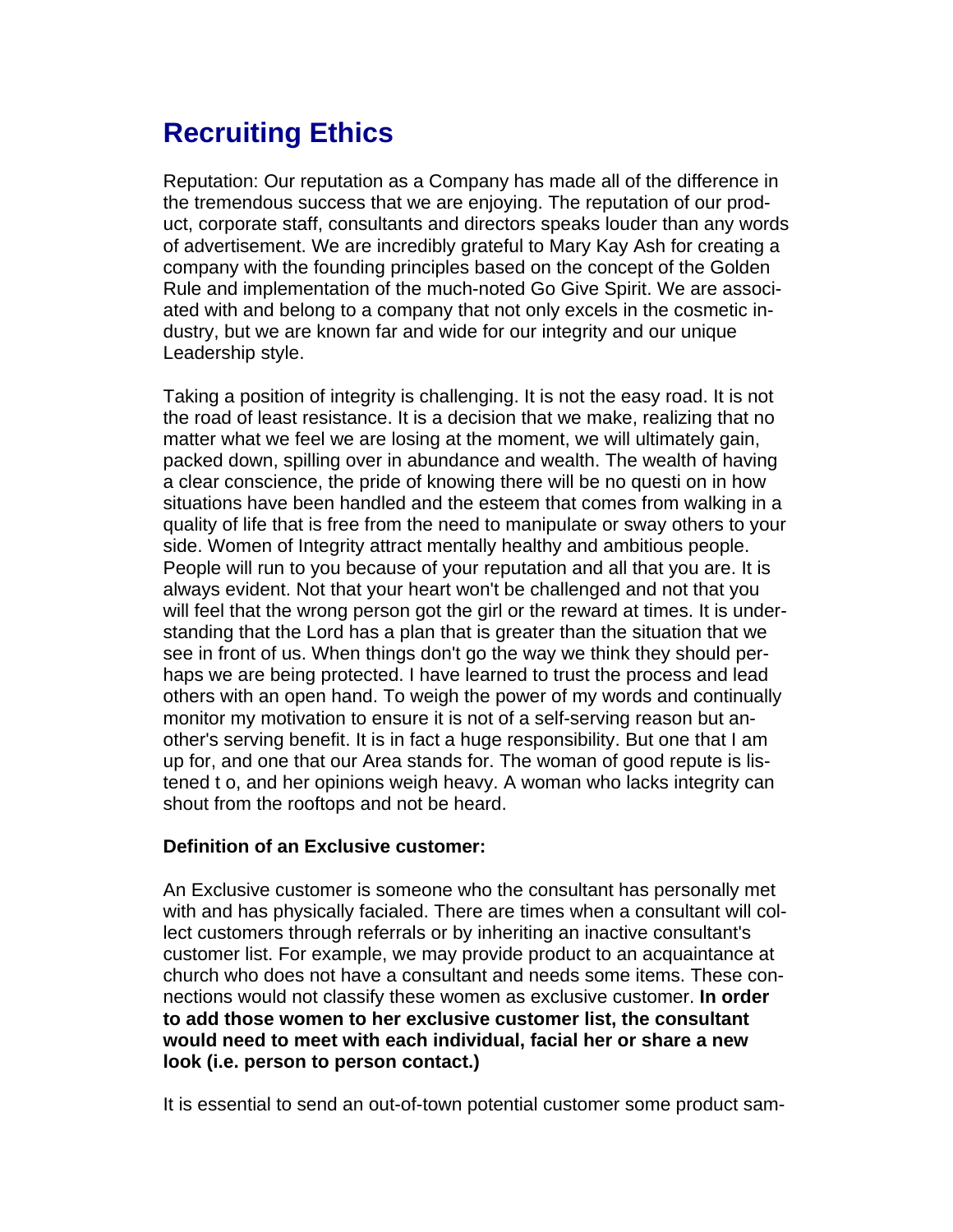ples. Once you have followed up and your new customer has placed her first order with you, it would be important for you to ex plain to her the benefits of an exclusive customer relationship. You will place her on your PCP and will be in touch with her concerning new products and updates. You desire to provide for her the very best of service. You would also like to send her some information on the company and would invite her to log on to our Mary Kay.com web site. If at any point she would become interested in becoming a consultant you would like for her to join your team. Location makes no difference in Mary Kay. You would be able to lead her and service her regardless of how far she lives from you.

There will be customers that you collect and place on your PCP. However, they would not be defined as an Exclusive Customer. If someone else approaches them and tries to recruit them, they are open market. However, if you have developed a relationship, they will probably not want to be recruited by anyone else. If you have interviewed them and they are not 'ready' yet ... tell them when they are would they please call/contact you? I would go so far as to say, let me tell you how this may happen ... you go to a class as a favor to a friend or a co-worker or friend, neighbor or church friend joins Mary Kay ... and the new excited consultant starts talking about the MK opportunity or her experiences or her goals (becoming a director/ earning a Vibe), it may re-excite you, and you will be 'ready'. When she approaches you, just say 'I do have a consultant and I promised her if I EVER decided to do Mary Kay, I would have her be my recruiter'. *YOU MUST explain these scenarios to your clients!*

#### **When are they not your customer?**

*Third person purchasing.* When you are providing product to an Aunt who passes it on to her niece. The niece is not your customer, unless you have met with her and facialed her. Likewise when you meet someone in the third person purchasing circle and she doesn't know her consultant - you may feel free to romance her to be your customer.

When you are sending product to the office with your husband to distribute to other employees. Those employees are not your exclusive customers until you have met with them and facialed them.

*Women you have facialed, but do not start with the skin care.* When someone has attended one of your skin care classes, purchased a glamour item and you have not followed up to utilize her as a model or a hostess, she is your exclusive customer. Keep in mind when they are not on the skin care they tend to have less loyalty to you. Skin care customers tend to have more loyalty.

#### **Recruiting 1, 2, 3's**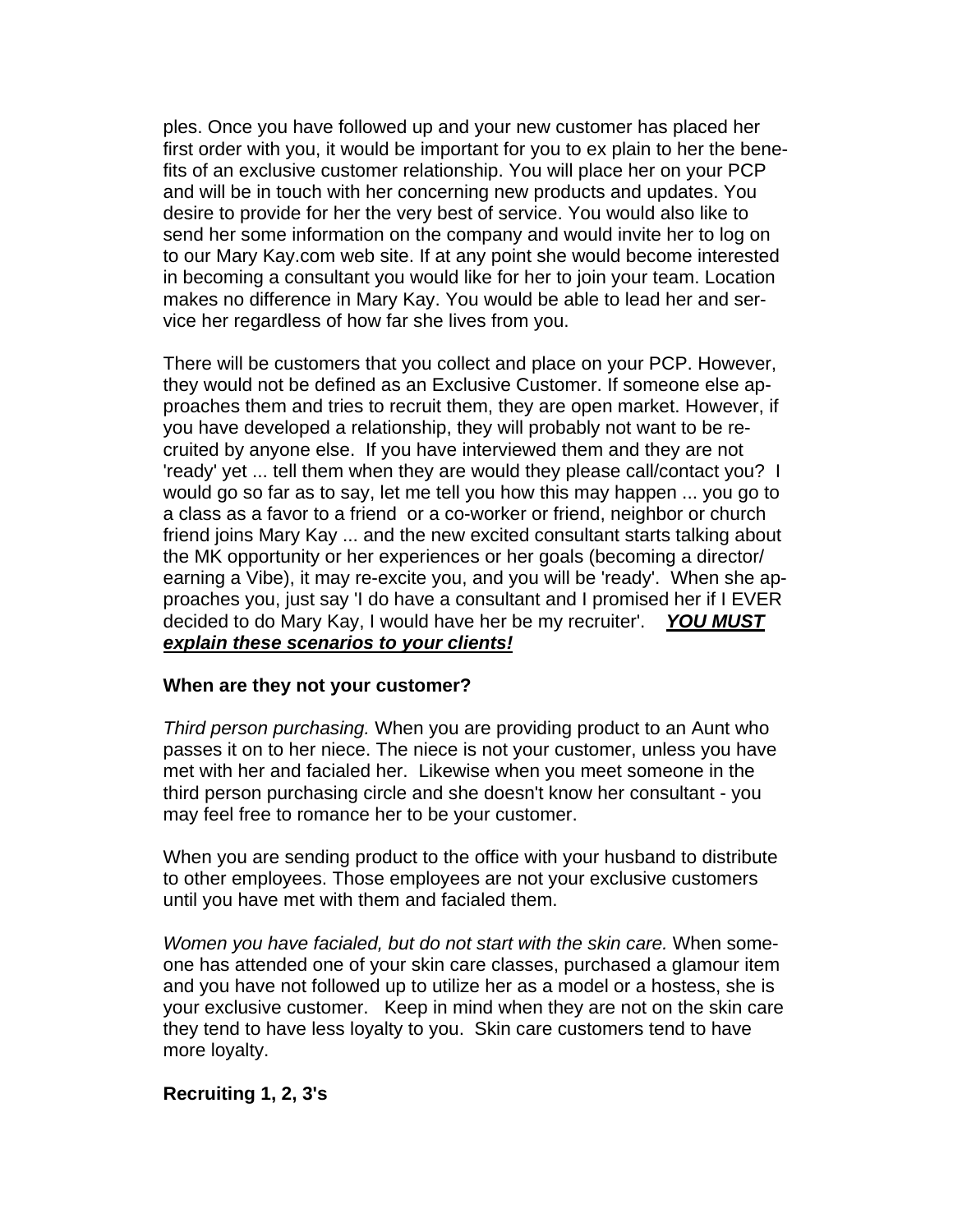1. Upon sharing the marketing plan with a potential recruit. It is the director's, or recruiter's responsibility to research any prior use of the products. It is necessary to ask specific questions. 'Jane are you currently using our MK line of products?' If so wha t products? Sometimes people say that they are using Mary Kay, when in reality it is a lip gloss that they got as a birthday gift or purchased at their place of employment when a MK consultant was running a promotion.

2. Inquire as to how the long she has been using the product. Or how long it has been since she was using our product.

3. Ask if she has ever been presented with the Mary Kay facts. Has anyone asked her to listen to a tape, attended a meeting or a Mary Kay guest event? Ask her for her consultant's name. If she does not know the name, ask further questions. What have you used? Where was the event that you attended? Did you meet her director when you were there? At that point in time it is necessary to explain that we have a very unique and special company. A company that believes in the loyalty of the customer/consultant relationship. So, Jane it would be very important for you to be recruited into the company by the consultant who has been servicin g you with product. We can go ahead and get you started today. I will contact (said director/ consultant) for you. There is nothing more exciting than to call another director and say...congratulations!!! You have a brand new consultant!

4. If the consultant says, 'I do not want to be recruited by my current consultant. I think she is pushy. Your response,' You know what Sally, you are going to be a wonderful consultant, and this opportunity is going to be such a blessing to you, I know Mary and she is a very successful, fabulous consultant. She will take very good care of you. Now would you like to place a Visa number on here or write a check?' Please understand that you are in a strong position of influence at this moment. It is your response that will make all of the difference in this Go Give situation. Saying someone is pushy is an easy, smoke screen excuse. To lead another person in doing what is right, you must gloss over any smoke screens, compliment the consultant/director, and the new prospect will do what you suggest. If you give her any options at this point, you will only cause confusion. When you examine any reasoning for giving an option at this point, you will discover that you are opening a door that would lead her to want to be recruited by you. That would be using your influence in a self-servicing manner.

5. What if they persist? 'I will not become a consultant if I have to be recruited by my current consultant. I don't understand. Are you telling me that I don't have any say in who I am going to work with?'

Now first and foremost  $\hat{a}\epsilon$  these kinds of statements would only come from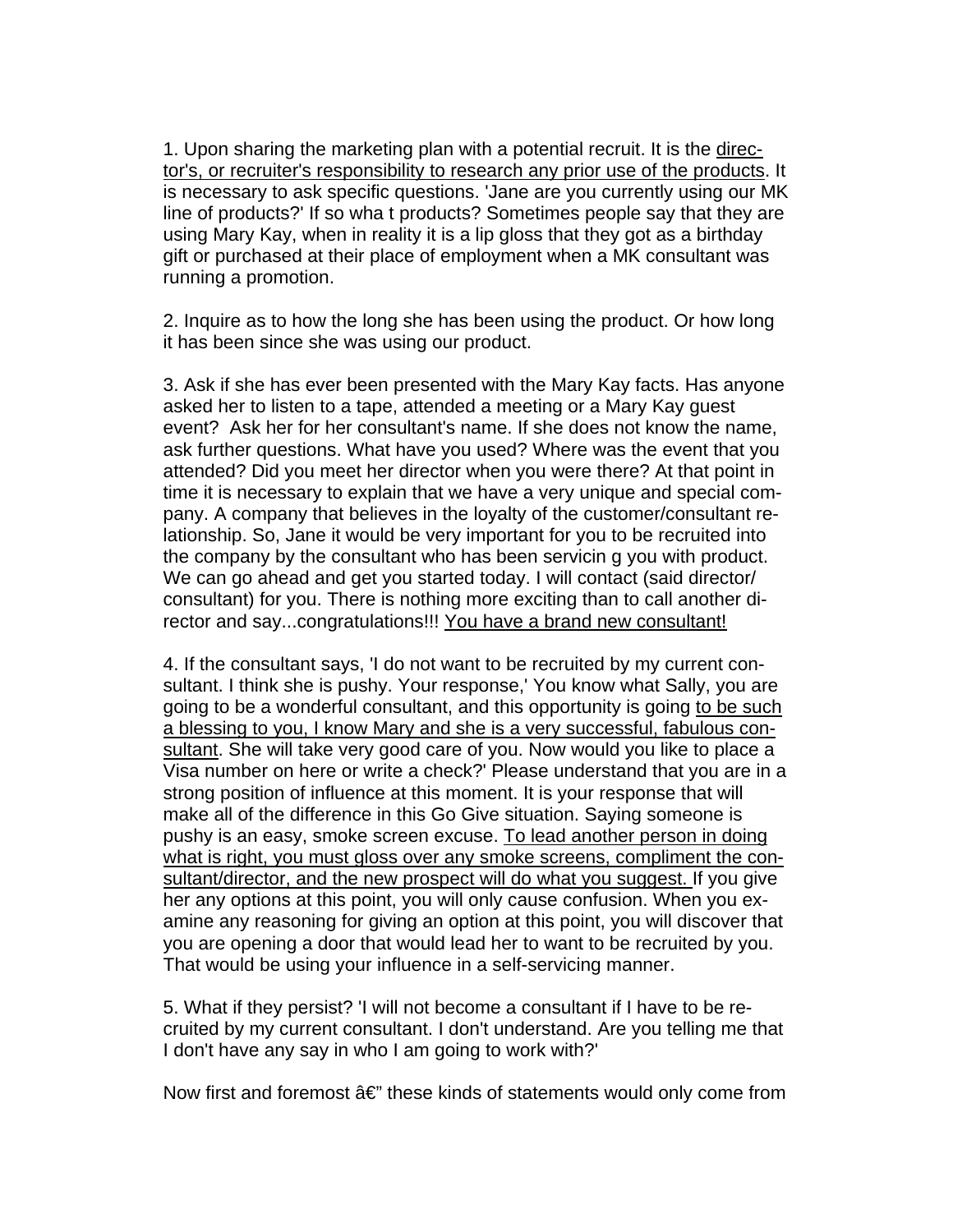a savvier customer. Perhaps, someone who has been in the company before and understands that there are different Units and different Areas. Keep in mind that most new consultants do not understand the process. Especially when their recruiter is out of town and they want to be recruited by someone local, fee ling that the local situation would be more beneficial. When understanding that concept, it would be most important for you to explain that she will be adopted into your unit and you will be supporting her, training her and welcoming her into your meetings. Assuring her that the MK Go Give Philosophy is what we live by and you will take very good care of her.

6. If she is adamant then the next step is her responsibility. You need to step back. She must be willing to call her consultant and explain that she wants to be recruited by Ann. She can explain her reasons why and the resolution must be made between the two of them. Your involvement would only complicate the situation and could make you seem controlling. If she will not call her consultant and rectify, then you can not recruit her. Recruiting her at this point would put you in a very damaging position. You would continually be defending your actions and your reputation would be tarnished.

7. It is a fine line that we must be sensitive to when a customer doesn't want to work with her existing consultant. She could have attended the skin care class with the intention of looking for a new consultant and we have burst her bubble by pressing to much that she must work with her existing consultant, one she doesn't care for. It's important that we operate by the Golden Rule and try to learn more and refer the customer back to her consultant. When we see this is something she does not desire, then I believe it's important we be sensitive to this and certain the customer understand she gets to decide and we are not going to force her to work with someone she doesn't wish to work with. We do not want to lose the customer to another product line.

#### **Recruiting Mentality:**

Rule #1 Customers will tell you what they think you want to hear. Most discrepancies occur from miscommunication. Often times the cu stomer will only provide pieces of the picture.

Rule #2 Some recruiters do not ask whether a prospect has a consultant or not. Some recruiters believe that if the prospect has not been presented with the marketing plan or been taken to a guest event she is available to be recruited by anyone.

Rule #3 The Believers Unit and Schlapman Area directors seek to understand before it is important to BE understood. We in the Believers Unit han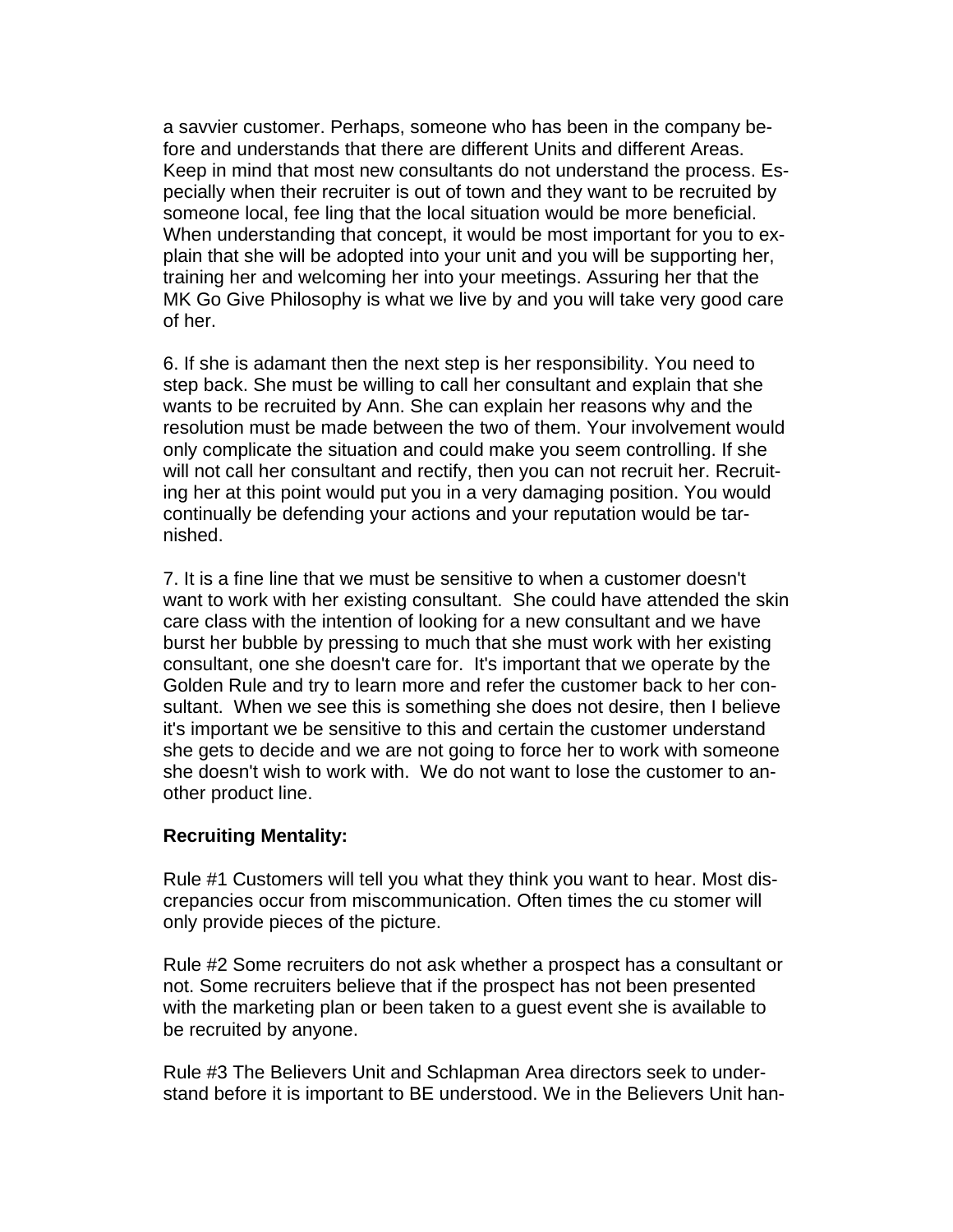dle situations differently than some other areas on both ends of the process. Taking the high road is not a choice; it is an absolute. Handling each and every situation with graciousness, understanding and compassion is what we are known for.

### **Warning signs:**

When you find yourself getting defensive, angry or hurt ... If your judgment is becoming confused or clouded, seek counsel. However, as your Director I can only give you wise council based on the information that you share with me. Please be as accurate a s possible, because I will be backing you 100%. And my reputation for accuracy is on the line also.

Handling recruiting scenarios has everything to do with abundance mentality. It comes down to the 'Little girl syndrome' When we try to control and hold on to things and people too closely, like yelling MINE and grabbing your toy doll back from the other little girl who is playing with it. You are operating out of scarcity mentality. A fear of losing something that is yours. A fear that someone is taking advantage of you or taking something from you that is rightfully yours.

That is when we switch our thought process from who is right to what is right. Small people focus on their RIGHTS, Big Thinkers focus on RE-SPONSIBILTIES. It is our responsibility as a Mary Kay Independent Beauty Consultant handle each and every situation as the class act that you are.

#### **What is not emotional maturity:**

1. Accusing. If someone has accidentally or purposefully recrui ted one of your customers. There is not ever a time that you should accuse or place blame. Watch your words. If you are angry...wait until you calm down or seek counsel before you place a phone call to another director. Phone messages or conversations should be presented from the: Hi Sally, this is Shari Schlapman. Sally, I am calling because I have a question regarding a recruiting scenario. I am certain it is just a misunderstanding or a miscommunication. I would like to chat about it. I can be reached atâ€. I will look forward to talking with you. Thanks Sally.

2. Proceeding out of protocol. Nationals call sister Nationals, Directors speak to the other Director. Nationals should not ever call the Director in the situation unless she has permission from the director's National. If the director is in the Go- Give area, the National should call her Executive Senior if she has one. Likewise, Directors should not communicate with consultants in another unit. Communication sho uld be exchanged through the directors.